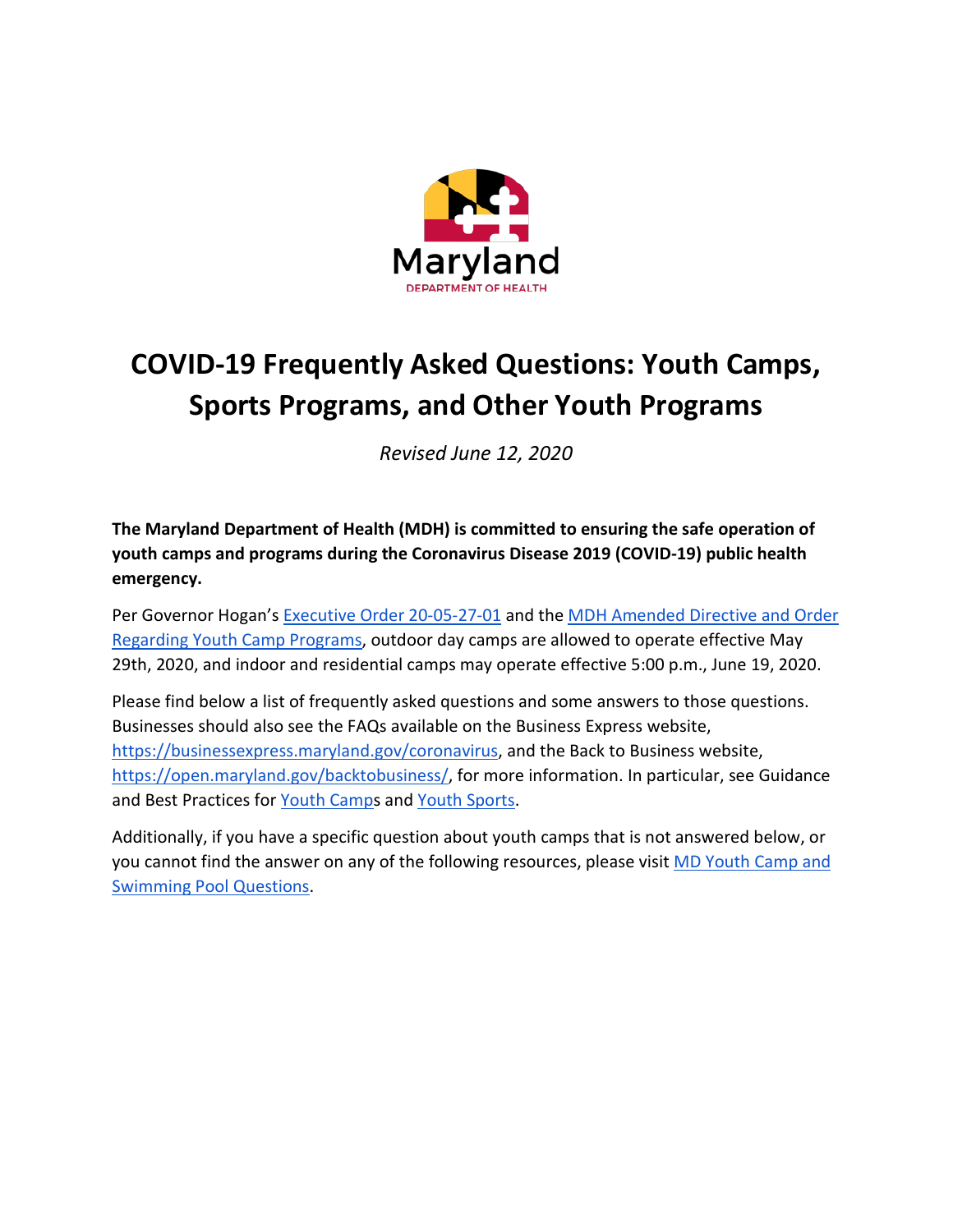# Table of Contents [GENERAL](#page-2-0)

[To whom does the MDH Amended Directive and Order Regarding Youth Camp Programs](#page-2-1)  [apply?](#page-2-1)

[How large can a group be? How close can they be to other groups? Will group size increase](#page-2-2) [when the limit on large gatherings increases?](#page-2-2)

[How can we limit the number of staff working with a group while keeping staff safe,](#page-2-3)  [providing breaks, and providing managerial oversight?](#page-2-3)

[Do participants need to wear face coverings?](#page-2-4)

[Do programs need to screen participants?](#page-3-0)

[How can programs safely transport participants?](#page-3-1)

[If a participant becomes sick or has a confirmed case of COVID-19, what does the program](#page-3-2)  [need to do?](#page-3-2)

## [YOUTH CAMPS](#page-4-0)

[Which youth camps are allowed to operate?](#page-4-1)

[Can out of state children attend Maryland camps?](#page-4-2)

[Do campers need to complete a 14 day quarantine if they travel outside of the State before](#page-4-3)  [starting camp?](#page-4-3)

[What precautions should be taken by individuals with a higher risk for severe illness if they](#page-5-0)  [contract COVID-19?](#page-5-0)

Our camp has an outdoor pool - [can it open, and under what guidance?](#page-5-1)

[Should camps administer medication to campers? If so, how can they do so safely?](#page-5-2)

## [YOUTH SPORTS AND SPORTS ACTIVITIES](#page-5-3)

[Can participants share equipment, including sports equipment like baseballs and basketballs?](#page-5-4)

[Are there restrictions on contact youth sports?](#page-5-5)

[Resources](#page-7-0)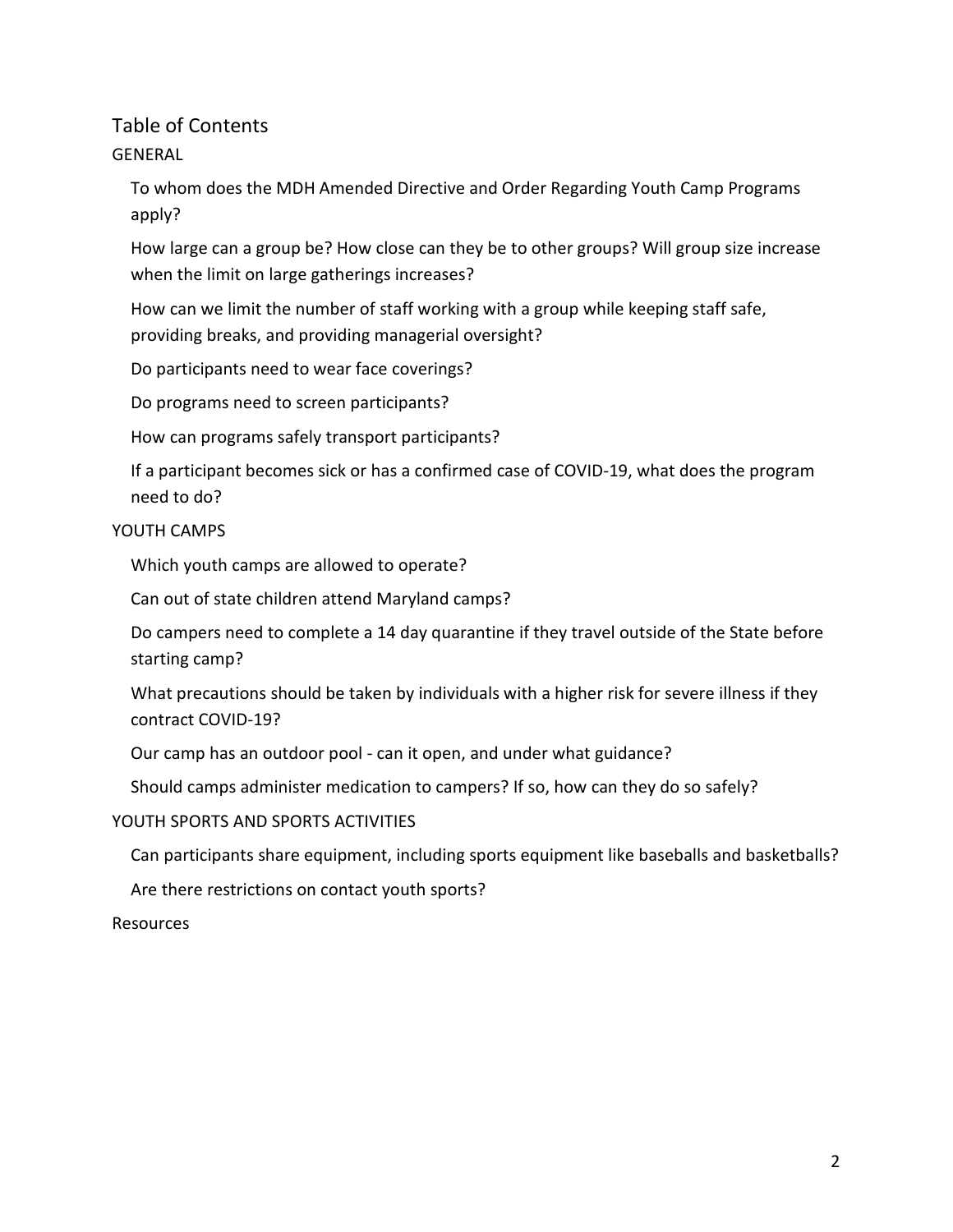# <span id="page-2-1"></span><span id="page-2-0"></span>**GENERAL**

## **To whom does the [MDH Amended Directive and Order Regarding Youth Camp Programs](https://phpa.health.maryland.gov/Documents/2020.06.12.02%20-%20MDH%20Order%20-%20Amended%20Youth%20Camps.pdf) apply?**

This order applies to all youth camps regulated by the State of Maryland. In addition, camp programs that are not subject to regulation under the Youth Camps Act (Annotated Code of Maryland, Health-General §§14-401—411, and Code of Maryland Regulations 10.16.06 and 10.16.07) are still subject to [Executive Order 20-04-05-02,](https://governor.maryland.gov/wp-content/uploads/2020/04/Delegation-to-County-Health-Officials-4.5.20.pdf) which requires businesses, organizations, establishments, and facilities to operate in a manner that does not pose an unreasonable risk of exacerbating the spread of COVID-19, including compliance with all applicable social distancing guidance published by the CDC and Maryland Department of Health.

## <span id="page-2-2"></span>**How large can a group be? How close can they be to other groups? Will group size increase when the limit on large gatherings increases?**

Groups can be no more than 15 individuals, including staff/coaches. There can be more than one group on a field or in a gymnasium, so long as they are sufficiently separated to avoid mixing. If limits on gathering sizes in the public are changed, they do not affect the group size limits for youth programs.

For residential (overnight) youth camps, campers should be grouped by sleeping area, with a maximum capacity of 2 adults and 13 children per sleeping area.

# <span id="page-2-3"></span>**How can we limit the number of staff working with a group while keeping staff safe, providing breaks, and providing managerial oversight?**

The group size restrictions are intended to prevent people from mixing together as much as is feasible while providing safe and appropriate staffing of activities. Staff should use face coverings, social distancing, and alternative methods of communicating in order to reduce the risk of spread of COVID-19, especially from one group to another. Camp operators/coaches should keep careful records of group compositions and changes.

## <span id="page-2-4"></span>**Do participants need to wear face coverings?**

Staff should wear face coverings when interacting with other staff, parents, and campers, unless it is not safe to do so, especially when social distancing is not possible.

Children 9 and older, when they can be worn safely and consistently, should wear face coverings indoors, with the following considerations:

● Level of physical activity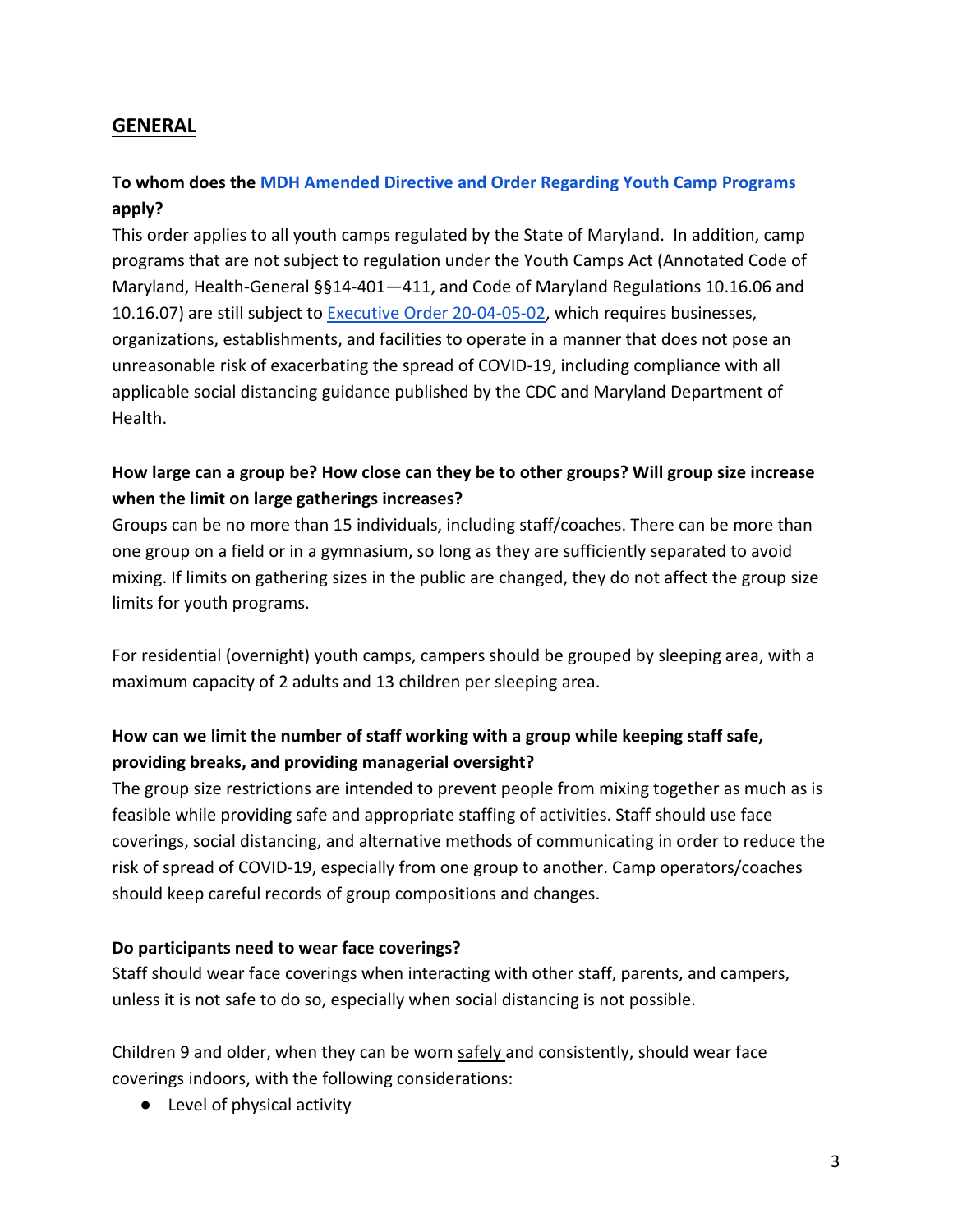- Health issues asthma, other conditions affecting breathing
- High temperature coverings can contribute to overheating
- Ability to maintain distance

**IMPORTANT**: Caution should be used in advising the use of facial coverings during hot days or when children are engaged in vigorous activity. In these settings, facial coverings can increase the risks of heat exhaustion or hyperthermia (heat-related injuries), and may also not be advisable for children with asthma or other respiratory conditions. In general, facial coverings will be most important when campers must be 6 feet or closer from each other for a prolonged (more than 15 minutes) period of time.

## <span id="page-3-0"></span>**Do programs need to screen participants?**

Yes, complete the daily temperature check for temperatures over 100.4°F and symptom screening questions and log the information. Temperatures can be taken by staff or the parent or guardian of the participant while being monitored by staff.

Camp administrators/coaches may use examples of screening methods in CDC's supplemental [Guidance for Child Care Programs that Remain Open](https://www.cdc.gov/coronavirus/2019-ncov/community/schools-childcare/guidance-for-childcare.html) as a guide for screening participants and CDC's [General Business FAQs](https://www.cdc.gov/coronavirus/2019-ncov/community/general-business-faq.html) for screening staff.

## <span id="page-3-1"></span>**How can programs safely transport participants?**

Do not mix participant/staff groups, clean and disinfect the vehicle after each use. Provide as much physical distancing as possible and wear face coverings.

<span id="page-3-2"></span>The CDC has additional guidance on [using transportation](https://www.cdc.gov/coronavirus/2019-ncov/daily-life-coping/using-transportation.html) and [cleaning and disinfecting vehicles.](https://www.cdc.gov/coronavirus/2019-ncov/community/organizations/disinfecting-transport-vehicles.html)

## **If a participant becomes sick or has a confirmed case of COVID-19, what does the program need to do?**

Any staff or child exposed to a person diagnosed with a confirmed or probable case of COVID-19 may not work or attend the program until they have completed self-quarantine following the [CDC guidelines.](https://www.cdc.gov/coronavirus/2019-ncov/if-you-are-sick/quarantine-isolation.html) Persons who have recovered from COVID-19, must be cleared for release from isolation according to CDC guidelines.

If a group has a staff member or a child that is found to have a confirmed or probable case of COVID-19 at the facility:

● The group shall quarantine following the CDC guidelines. If a residential camp, the camp will send all campers/staff in the group to their homes or quarantine in place with additional requirements based on consultation with the local health department.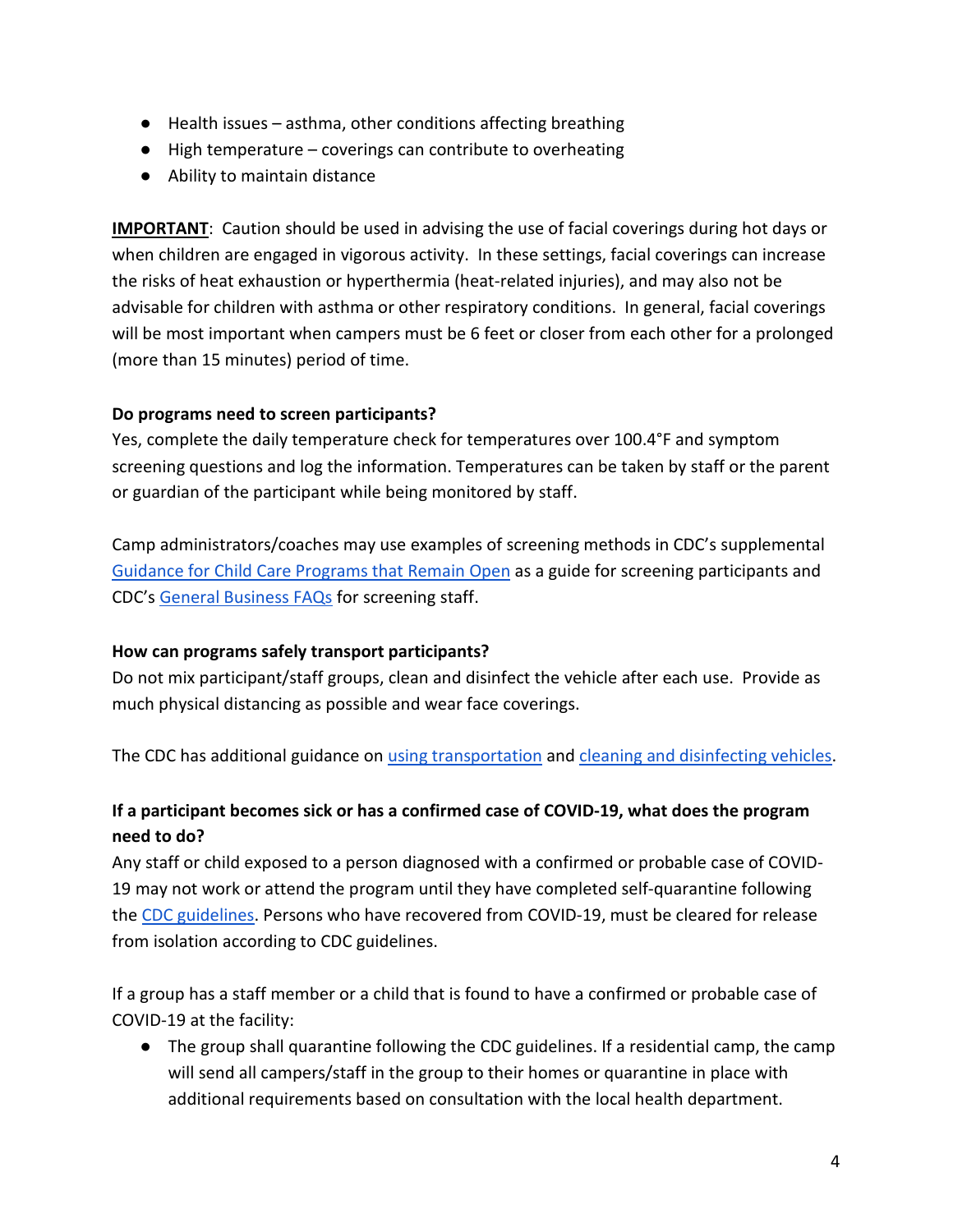- Individuals may not work at or attend until completing self-quarantine and obtaining clearance from the individual's primary care physician.
- Follow the program's exposure control plan.
- Communicate with the local health department and parents.
- Based on consultation with the local health department, the entire facility may be closed based on level of contact and potential exposure.
- Wait 24 hours, then complete extra cleaning/disinfection of the facility, all areas not just high touch surfaces, and wait at least 5 days to bring in the next group.

If a staff member or a child develops symptoms of COVID-19 during a program, safely isolate the person and place a mask or face covering. Contact the program's health supervisor and the parent/guardian and arrange for safe transportation to a healthcare facility or home.

# <span id="page-4-0"></span>**YOUTH CAMPS**

## <span id="page-4-1"></span>**Which youth camps are allowed to operate?**

Indoor and outdoor camps, including day camps, sports camps, MDH-regulated youth camps, and other supervised activities for youth led by trained staff are allowed to operate, subject to certain conditions and Executive Orders in effect. Residential and overnight camp programs are also permitted, effective 5:00 p.m. June 19, 2020.

Please check with your local health department about reopening requirements or limitations in your jurisdiction. It is the responsibility of each youth camp and youth program to ensure they comply with all State and local requirements, including the [Maryland Department of Health](https://phpa.health.maryland.gov/Documents/2020.06.12.02%20-%20MDH%20Order%20-%20Amended%20Youth%20Camps.pdf)  [Order Regarding Youth Camp Programs,](https://phpa.health.maryland.gov/Documents/2020.06.12.02%20-%20MDH%20Order%20-%20Amended%20Youth%20Camps.pdf) before reopening.

## <span id="page-4-2"></span>**Can out of state children attend Maryland camps?**

The MDH Amended Directive and Order Regarding Youth Camp Programs states that out of state campers (those whose legal residence is not the State of Maryland) are not permitted.

<span id="page-4-3"></span>The out of state restriction does not apply to camp staff.

## **Do campers need to complete a 14 day quarantine if they travel outside of the State before starting camp?**

There are no requirements for campers to quarantine or self-isolate, unless they have symptoms, are ill, or have had a close contact with someone with a confirmed case of COVID-19, per [CDC guidelines.](https://www.cdc.gov/coronavirus/2019-ncov/if-you-are-sick/quarantine-isolation.html)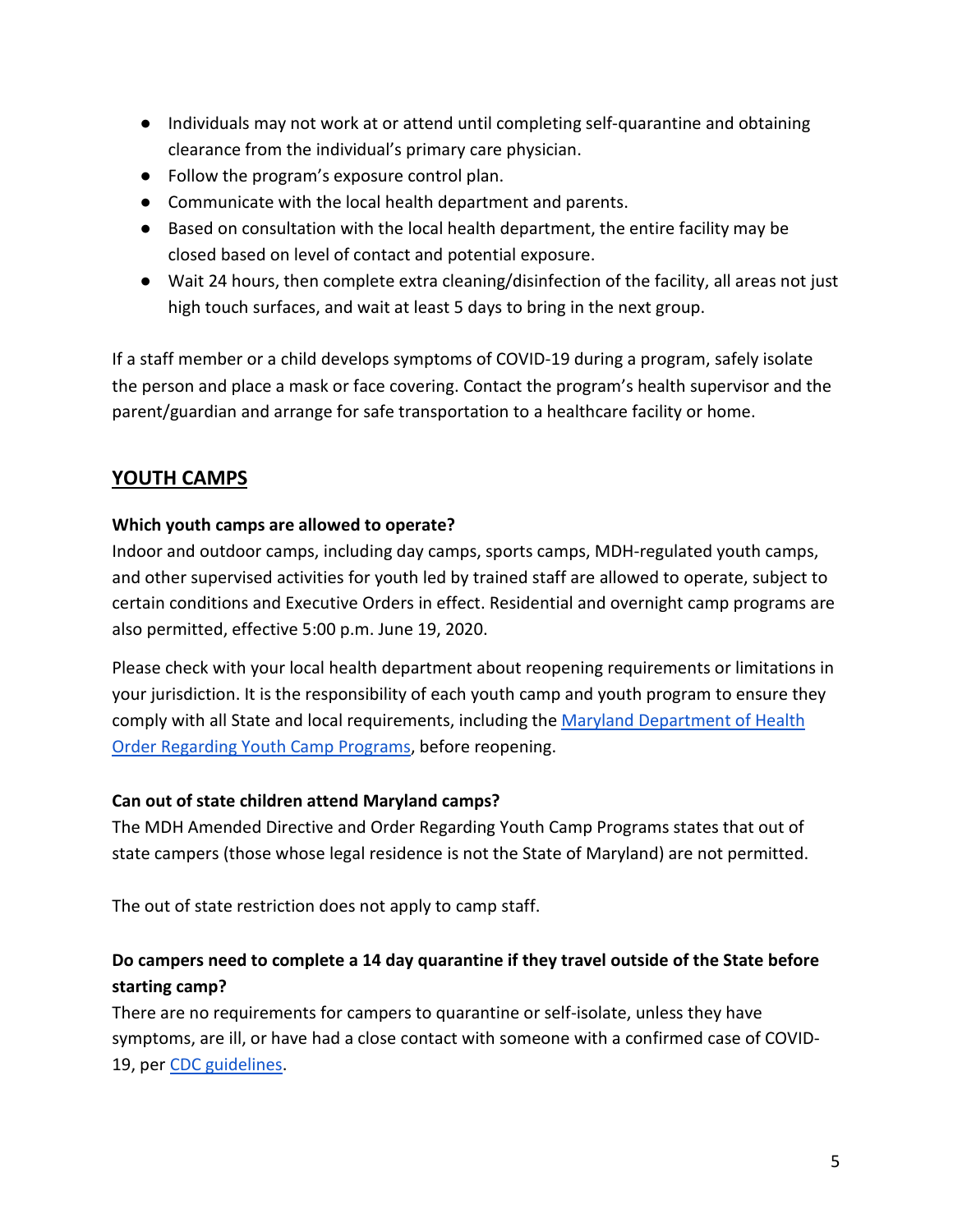# <span id="page-5-0"></span>**What precautions should be taken by individuals with a higher risk for severe illness if they contract COVID-19?**

Individuals (staff and campers) should discuss the risks with their healthcare provider before attending or staffing the youth camp program. For more information see the CDC guidance for [People Who Need to Take Extra Precautions.](https://www.cdc.gov/coronavirus/2019-ncov/need-extra-precautions/index.html)

#### <span id="page-5-1"></span>**Our camp has an outdoor pool - can it open, and under what guidance?**

Per the [Governor's Executive Order](https://governor.maryland.gov/wp-content/uploads/2020/06/Gatherings-NINTH-AMENDED-6.10.20.pdf) (06/10/2020) and the [MDH Amended Directive and Order](https://phpa.health.maryland.gov/Documents/20.20.06.10.03%20-%20MDH%20Order%20-%20Amended%20Pools.pdf) (6/10/2020), all outdoor pools may open as of May 29, 2020, and all indoor pools and aquatic centers may open as of 5:00 p.m. June 19, 2020. Please refer to these documents, the available [guidance,](https://commerce.maryland.gov/Documents/BusinessResource/Swimming-Pools-COVID-19-Directives.pdf) and any additional requirements of your local jurisdiction to ensure your pool facility may reopen. Please see

<https://phpa.health.maryland.gov/OEHFP/CHS/Pages/AquaticFacility.aspx> for links to these resources, as well as a separate FAQ for the operation of swimming pools.

## <span id="page-5-2"></span>**Should camps administer medication to campers? If so, how can they do so safely?**

The Governor's Executive Order and the MDH Directive and Order do not change the requirements for administration of medications in a camp setting.

MDH-licensed youth camps should follow standards for medication administration in the youth camp regulations, COMAR 10.16.07, including procedures if medication cannot be administered at home.

# <span id="page-5-4"></span><span id="page-5-3"></span>**YOUTH SPORTS AND SPORTS ACTIVITIES**

**Can participants share equipment, including sports equipment like baseballs and basketballs?** The best practice is to provide individual equipment for each participant. If equipment is shared, reinforce healthy hygiene and wash hands immediately after using equipment. Don't use equipment that cannot be easily disinfected between uses.

Frequently clean and disinfect equipment and gear, and all high-touch surfaces per CDC guidelines.

#### <span id="page-5-5"></span>**Are there restrictions on contact youth sports?**

The [Amended MDH Order Regarding Youth Camps](https://phpa.health.maryland.gov/Documents/2020.06.12.02%20-%20MDH%20Order%20-%20Amended%20Youth%20Camps.pdf) does not allow close physical contact during sports activities for regulated youth camps. Players and coaches should maintain physical distancing. Coaches and staff may modify play by: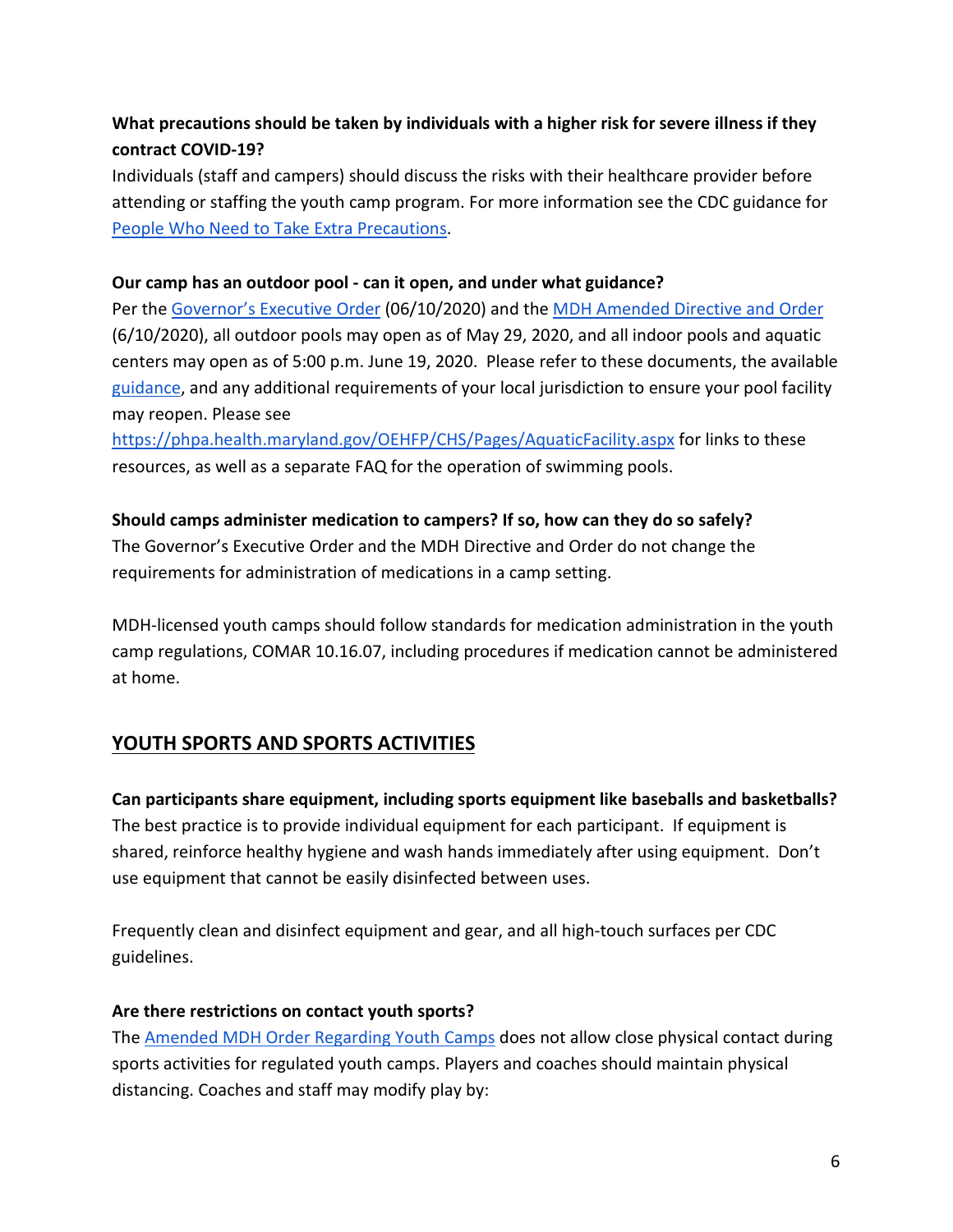- focusing on individual skill building versus competition;
- using dummies for training drills; and
- shifting to individual-based competitions (e.g., Punt, Pass, and Kick football competitions).

Non-regulated camps should follow the CDC guidance for youth sports i[n Considerations for](https://www.cdc.gov/coronavirus/2019-ncov/community/schools-childcare/youth-sports.html)  [Youth Sports.](https://www.cdc.gov/coronavirus/2019-ncov/community/schools-childcare/youth-sports.html)